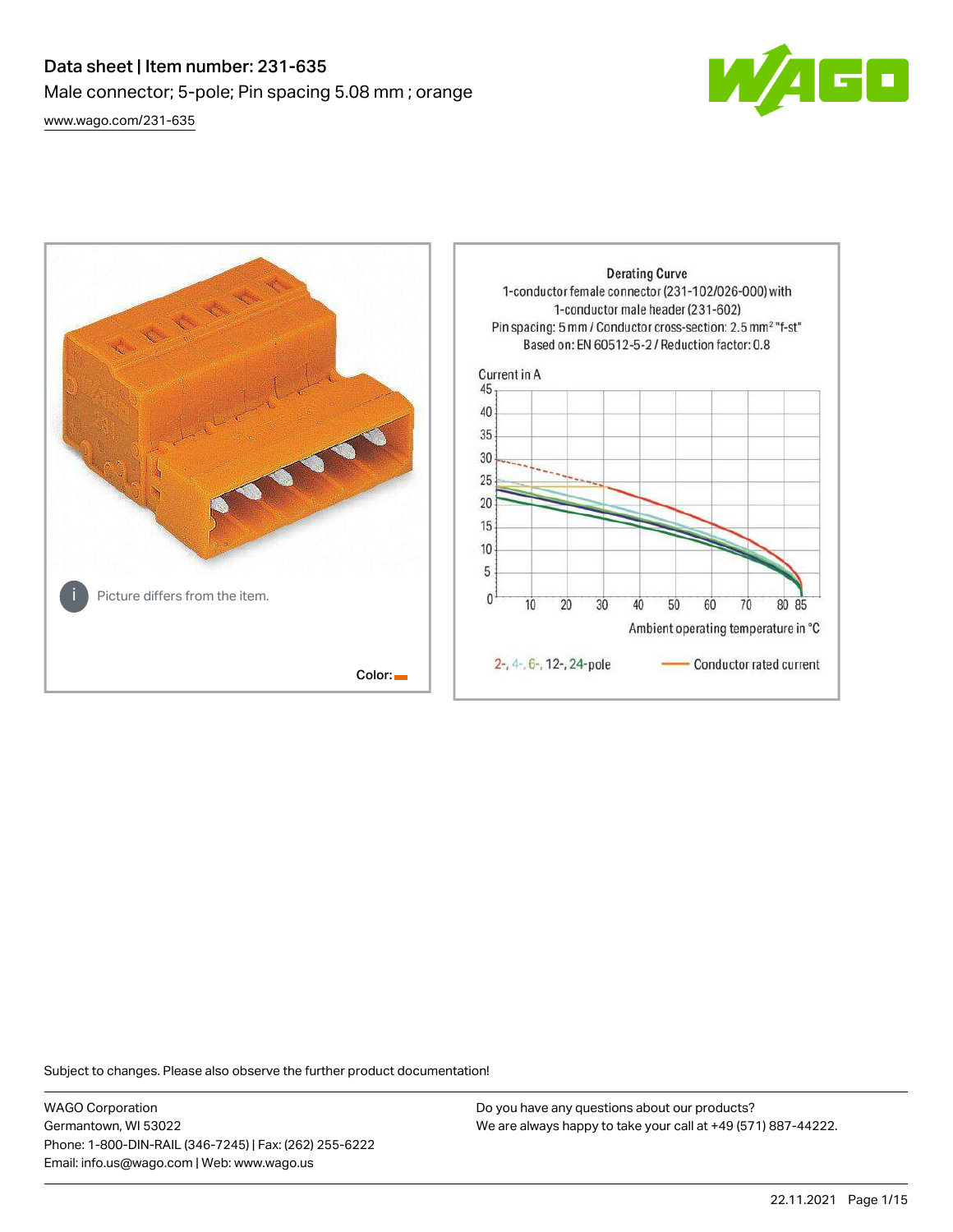[www.wago.com/231-635](http://www.wago.com/231-635)





```
L = (pole no. -1) x pin spacing +8.2 mm
```
 $L_1 = L - 1.7$  mm

```
L_2 = L - 1.2 mm
```
### Item description

- $\blacksquare$ Universal connection for all conductor types
- Easy cable pre-assembly and on-unit wiring via vertical and horizontal CAGE CLAMP<sup>®</sup> actuation  $\blacksquare$
- П For wire-to-wire and board-to-wire connections
- $\blacksquare$ Versions available with snap-in mounting feet or flanges for panel or through-panel mounting

Subject to changes. Please also observe the further product documentation!

WAGO Corporation Germantown, WI 53022 Phone: 1-800-DIN-RAIL (346-7245) | Fax: (262) 255-6222 Email: info.us@wago.com | Web: www.wago.us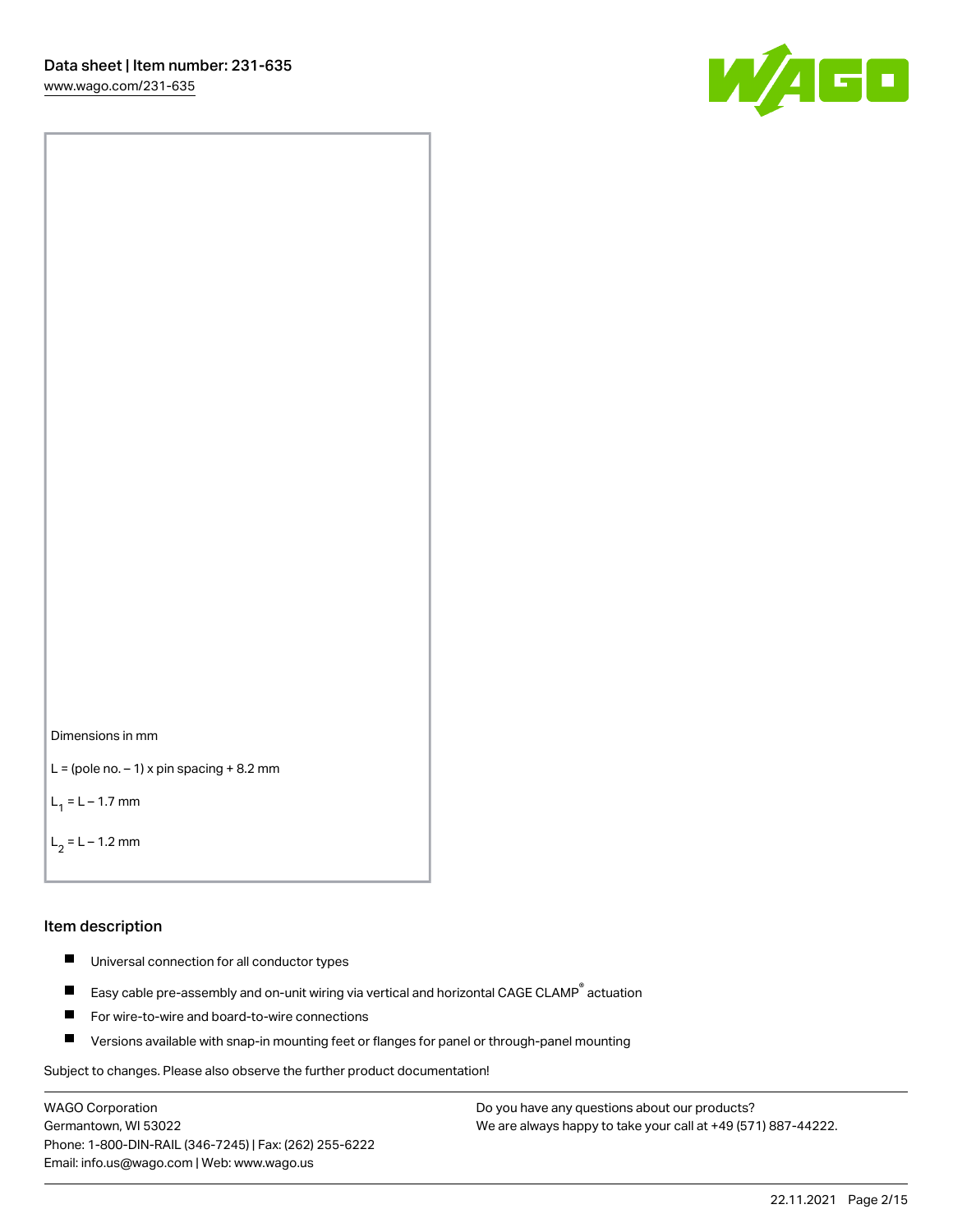$\blacksquare$ With coding fingers



### Data Notes

| Safety information 1 | The MCS-MULTI CONNECTION SYSTEM includes connectors<br>without breaking capacity in accordance with DIN EN 61984. When<br>used as intended, these connectors must not be connected<br>/disconnected when live or under load. The circuit design should<br>ensure header pins, which can be touched, are not live when<br>unmated. |
|----------------------|-----------------------------------------------------------------------------------------------------------------------------------------------------------------------------------------------------------------------------------------------------------------------------------------------------------------------------------|
| Variants:            | Other pole numbers<br>Gold-plated or partially gold-plated contact surfaces<br>Other versions (or variants) can be requested from WAGO Sales or<br>configured at https://configurator.wago.com/                                                                                                                                   |

# Electrical data

## IEC Approvals

| Ratings per                 | IEC/EN 60664-1                                                       |
|-----------------------------|----------------------------------------------------------------------|
| Rated voltage (III / 3)     | 320 V                                                                |
| Rated surge voltage (III/3) | 4 <sub>kV</sub>                                                      |
| Rated voltage (III/2)       | 320 V                                                                |
| Rated surge voltage (III/2) | 4 <sub>k</sub> V                                                     |
| Nominal voltage (II/2)      | 630 V                                                                |
| Rated surge voltage (II/2)  | 4 <sub>k</sub> V                                                     |
| Rated current               | 12A                                                                  |
| Legend (ratings)            | (III / 2) $\triangleq$ Overvoltage category III / Pollution degree 2 |

# UL Approvals

| Approvals per                  | UL 1059 |
|--------------------------------|---------|
| Rated voltage UL (Use Group B) | 300 V   |
| Rated current UL (Use Group B) | 15 A    |
| Rated voltage UL (Use Group D) | 300 V   |
| Rated current UL (Use Group D) | 10 A    |

# Ratings per UL

| Rated voltage UL 1977 | 600 V |
|-----------------------|-------|
| Rated current UL 1977 | . .   |

| <b>WAGO Corporation</b>                                | Do you have any questions about our products?                 |
|--------------------------------------------------------|---------------------------------------------------------------|
| Germantown. WI 53022                                   | We are always happy to take your call at +49 (571) 887-44222. |
| Phone: 1-800-DIN-RAIL (346-7245)   Fax: (262) 255-6222 |                                                               |
| Email: info.us@wago.com   Web: www.wago.us             |                                                               |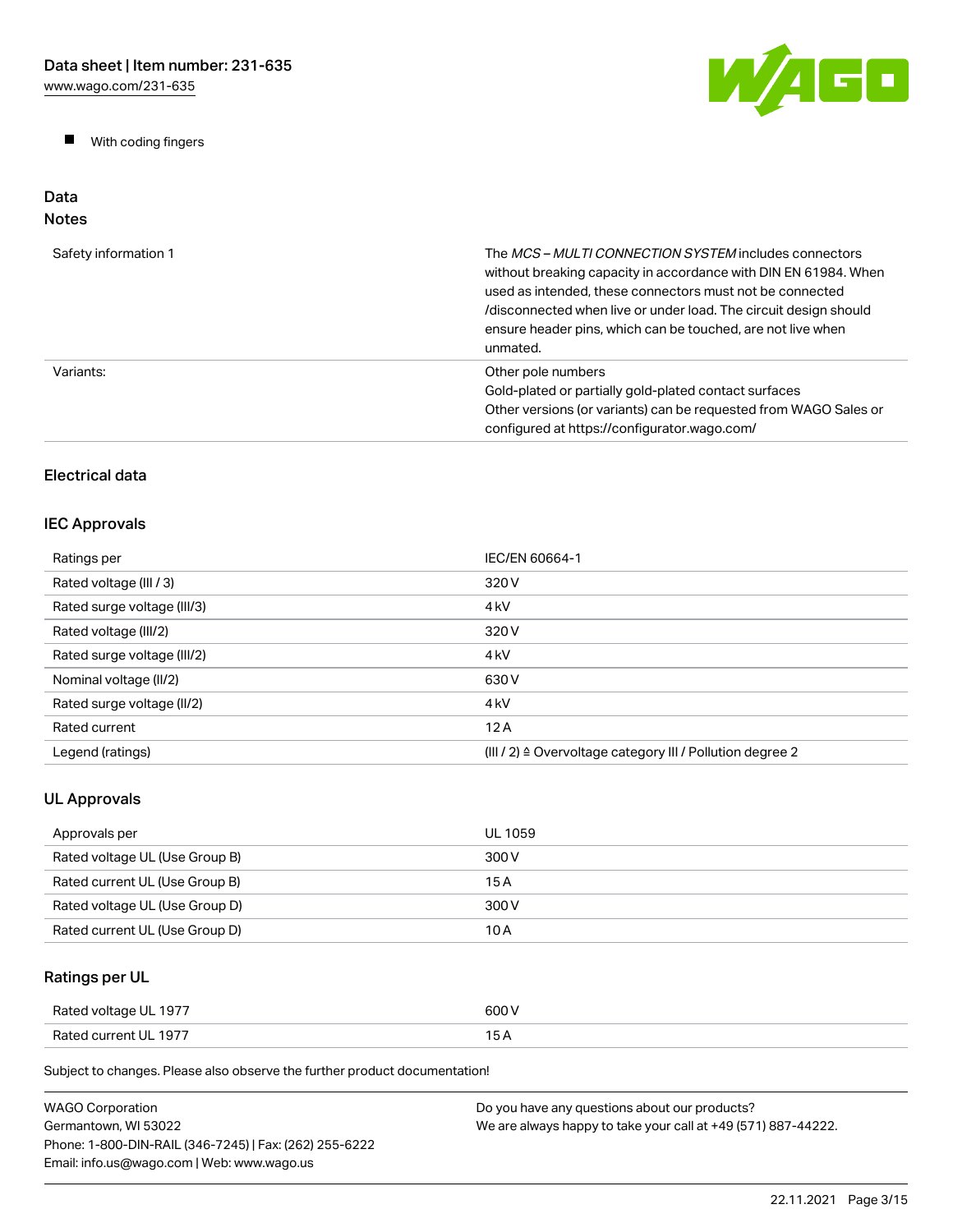

## CSA Approvals

| Approvals per                   | CSA   |
|---------------------------------|-------|
| Rated voltage CSA (Use Group B) | 300 V |
| Rated current CSA (Use Group B) | 15 A  |
| Rated voltage CSA (Use Group D) | 300 V |
| Rated current CSA (Use Group D) | 10 A  |

## Connection data

| Total number of connection points |  |
|-----------------------------------|--|
| Total number of potentials        |  |
| Number of connection types        |  |
| Number of levels                  |  |

### Connection 1

| Connection technology                             | CAGE CLAMP®                            |
|---------------------------------------------------|----------------------------------------|
| Actuation type                                    | Operating tool                         |
| Solid conductor                                   | $0.082.5$ mm <sup>2</sup> / 28  12 AWG |
| Fine-stranded conductor                           | $0.082.5$ mm <sup>2</sup> / 28  12 AWG |
| Fine-stranded conductor; with insulated ferrule   | $0.251.5$ mm <sup>2</sup>              |
| Fine-stranded conductor; with uninsulated ferrule | $0.252.5$ mm <sup>2</sup>              |
| Strip length                                      | $89$ mm / 0.31  0.35 inch              |
| Number of poles                                   | 5                                      |
| Conductor entry direction to mating direction     | 0°                                     |

# Physical data

| Pin spacing | 5.08 mm / 0.2 inch   |
|-------------|----------------------|
| Width       | 28.6 mm / 1.126 inch |
| Height      | 14.3 mm / 0.563 inch |
| Depth       | 27.5 mm / 1.083 inch |

## Plug-in connection

| Contact type (pluggable connector) | Male connector/plug |
|------------------------------------|---------------------|
| Connector (connection type)        | for conductor       |
| Mismating protection               | No                  |
| Locking of plug-in connection      | Without             |

| <b>WAGO Corporation</b>                                | Do you have any questions about our products?                 |
|--------------------------------------------------------|---------------------------------------------------------------|
| Germantown, WI 53022                                   | We are always happy to take your call at +49 (571) 887-44222. |
| Phone: 1-800-DIN-RAIL (346-7245)   Fax: (262) 255-6222 |                                                               |
| Email: info.us@wago.com   Web: www.wago.us             |                                                               |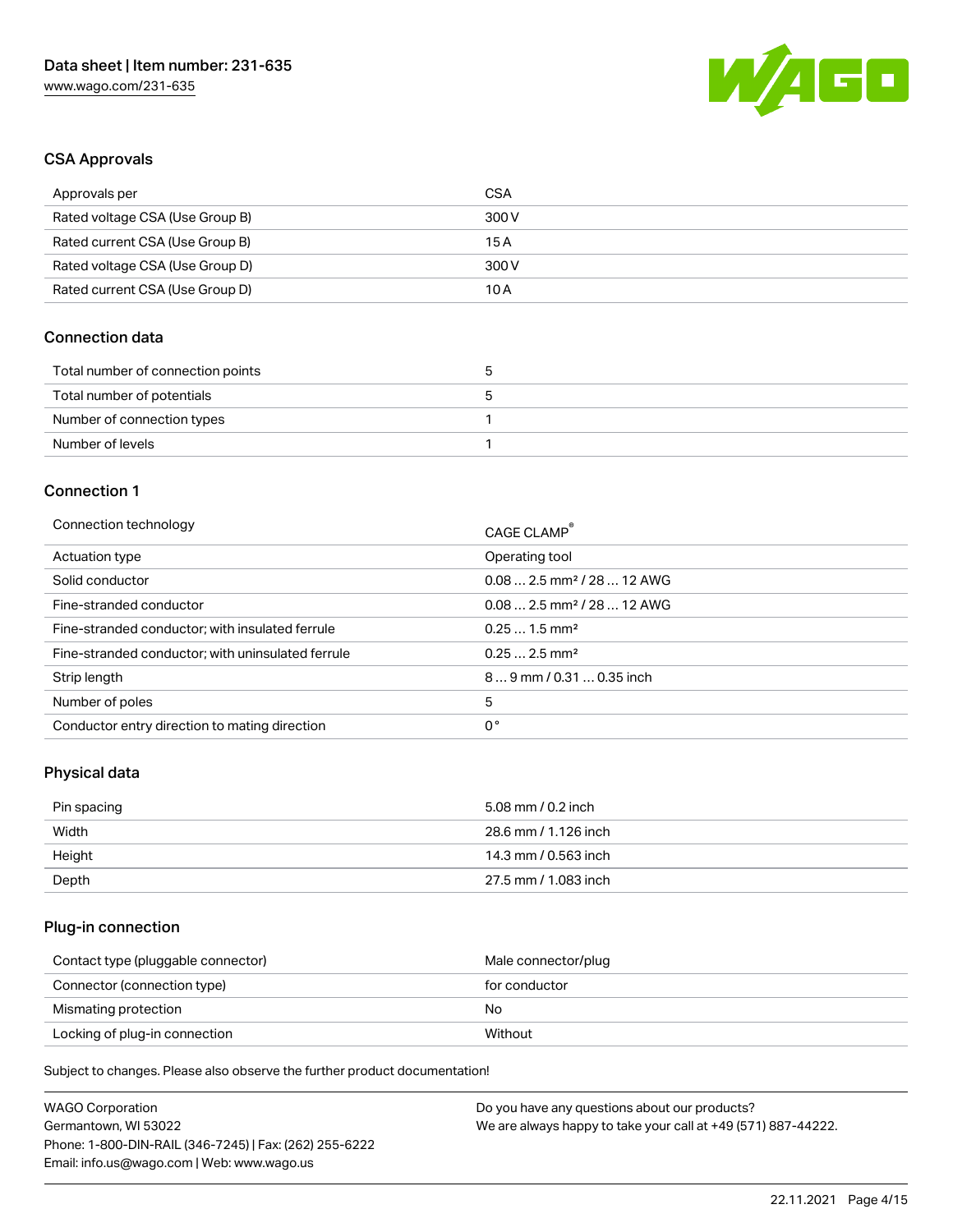

## Material data

| Color                       | orange                                |
|-----------------------------|---------------------------------------|
| Material group              |                                       |
| Insulation material         | Polyamide (PA66)                      |
| Flammability class per UL94 | V <sub>0</sub>                        |
| Clamping spring material    | Chrome nickel spring steel (CrNi)     |
| Contact material            | Electrolytic copper $(E_{\text{Cl}})$ |
| Contact plating             | tin-plated                            |
| Fire load                   | 0.135 MJ                              |
| Weight                      | 8g                                    |

## Environmental requirements

| Limit temperature range | $.$ +100 °C .<br>-60 |  |
|-------------------------|----------------------|--|
|-------------------------|----------------------|--|

## Commercial data

| <b>Product Group</b>  | 3 (Multi Conn. System) |
|-----------------------|------------------------|
| PU (SPU)              | 50 Stück               |
| Packaging type        | box                    |
| Country of origin     | <b>DE</b>              |
| <b>GTIN</b>           | 4044918259958          |
| Customs tariff number | 8536694040             |

## Approvals / Certificates

### Country specific Approvals

| Logo | Approval                                            | <b>Additional Approval Text</b> | Certificate<br>name |
|------|-----------------------------------------------------|---------------------------------|---------------------|
|      | <b>CB</b><br><b>DEKRA Certification B.V.</b>        | IEC 61984                       | NL-39756            |
|      | <b>CSA</b><br>DEKRA Certification B.V.              | C <sub>22.2</sub>               | 1466354             |
| EMA  | <b>KEMA/KEUR</b><br><b>DEKRA Certification B.V.</b> | EN 61984                        | 2190761.01          |

| <b>WAGO Corporation</b>                                | Do you have any questions about our products?                 |
|--------------------------------------------------------|---------------------------------------------------------------|
| Germantown, WI 53022                                   | We are always happy to take your call at +49 (571) 887-44222. |
| Phone: 1-800-DIN-RAIL (346-7245)   Fax: (262) 255-6222 |                                                               |
| Email: info.us@wago.com   Web: www.wago.us             |                                                               |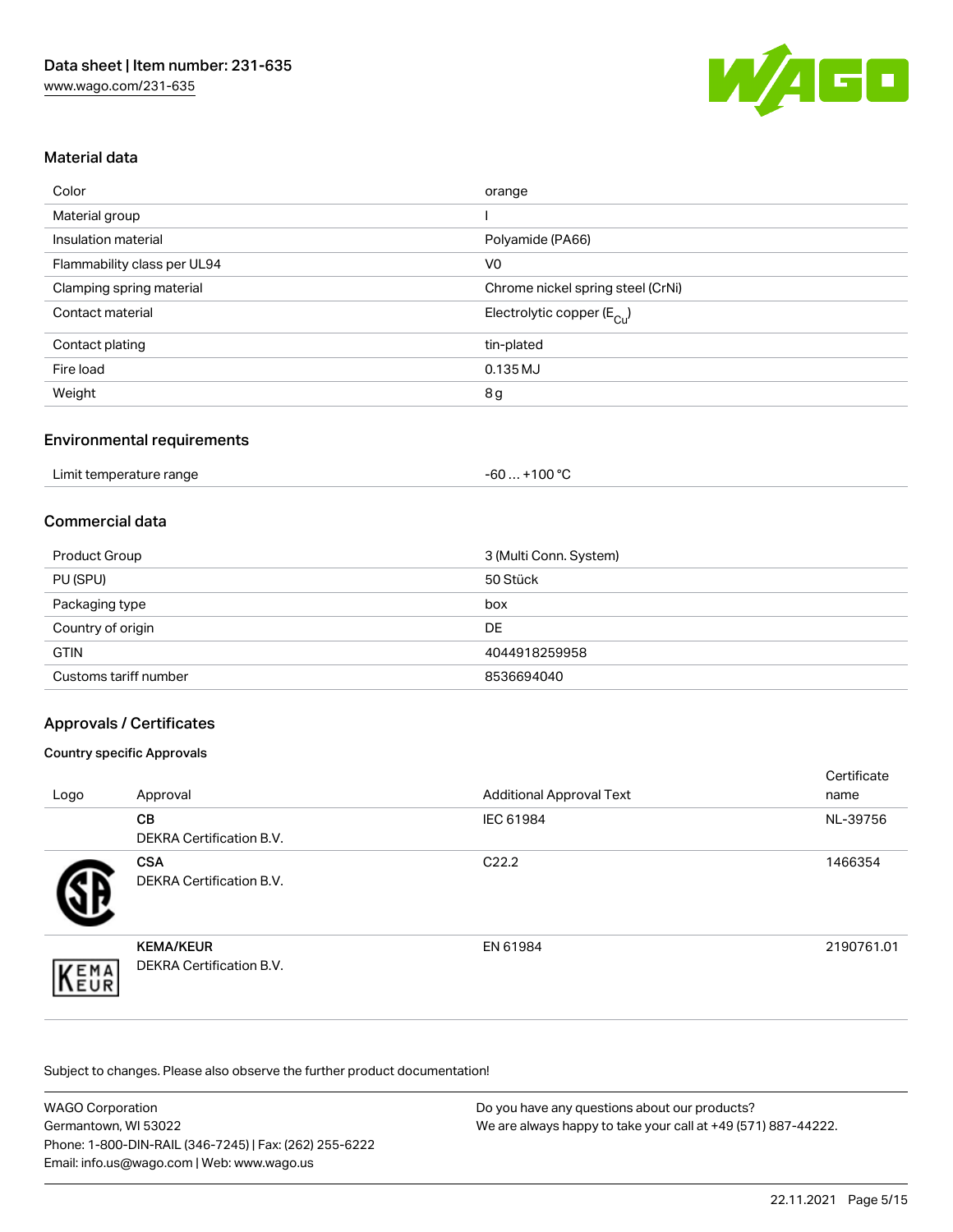

Cortificato

### Ship Approvals

| Logo                | Approval                                                                                                          | <b>Additional Approval Text</b> | verunvale<br>name     |
|---------------------|-------------------------------------------------------------------------------------------------------------------|---------------------------------|-----------------------|
|                     |                                                                                                                   |                                 |                       |
| ABS                 | <b>ABS</b>                                                                                                        |                                 | $19 -$<br>HG1869876-  |
|                     | American Bureau of Shipping                                                                                       |                                 | <b>PDA</b>            |
|                     |                                                                                                                   |                                 |                       |
|                     | <b>DNV GL</b>                                                                                                     |                                 | TAE000016Z            |
|                     | Det Norske Veritas, Germanischer Lloyd                                                                            |                                 |                       |
|                     | LR                                                                                                                | IEC 61984                       | 96/20035              |
|                     | Lloyds Register                                                                                                   |                                 | (E5)                  |
|                     |                                                                                                                   |                                 |                       |
| <b>UL-Approvals</b> |                                                                                                                   |                                 |                       |
|                     |                                                                                                                   |                                 | Certificate           |
| Logo                | Approval                                                                                                          | <b>Additional Approval Text</b> | name                  |
|                     | UL                                                                                                                | <b>UL 1977</b>                  | E45171                |
|                     | UL International Germany GmbH                                                                                     |                                 |                       |
|                     |                                                                                                                   |                                 |                       |
|                     |                                                                                                                   |                                 |                       |
|                     | <b>UR</b><br>Underwriters Laboratories Inc.                                                                       | <b>UL 1059</b>                  | E45172                |
|                     |                                                                                                                   |                                 |                       |
|                     |                                                                                                                   |                                 |                       |
|                     |                                                                                                                   |                                 |                       |
|                     |                                                                                                                   |                                 |                       |
| Counterpart         |                                                                                                                   |                                 |                       |
|                     | Item no.2231-305/008-000                                                                                          |                                 | www.wago.com/2231-305 |
|                     | Female plug; 5-pole; push-button; snap-in mounting feet; 12 AWG max; pin spacing 5.08 mm; 1-                      |                                 | /008-000              |
|                     | conductor per pole; orange                                                                                        |                                 |                       |
|                     | Item no.2231-305/026-000                                                                                          |                                 | www.wago.com/2231-305 |
|                     | Female plug; 5-pole; push-button; 12 AWG max; pin spacing 5.08 mm; 1-conductor per pole; orange                   |                                 | /026-000              |
|                     | Item no.2231-305/031-000                                                                                          |                                 | www.wago.com/2231-305 |
|                     | Female plug; 5-pole; push-button; mounting flange; 12 AWG max; pin spacing 5.08 mm; 1-conductor per               |                                 | /031-000              |
|                     | pole; orange                                                                                                      |                                 |                       |
|                     | Item no.2231-305/037-000                                                                                          |                                 | www.wago.com/2231-305 |
|                     | Female plug; 5-pole; push-button; locking lever; 12 AWG max; pin spacing 5.08 mm; 1-conductor per<br>pole; orange |                                 | /037-000              |
|                     | Item no.2231-305/102-000                                                                                          |                                 |                       |
|                     | Female plug; 5-pole; push-button; with integrated end plate; 12 AWG max; pin spacing 5.08 mm; 1-                  |                                 | www.wago.com/2231-305 |
|                     |                                                                                                                   |                                 | /102-000              |

Subject to changes. Please also observe the further product documentation!

WAGO Corporation Germantown, WI 53022 Phone: 1-800-DIN-RAIL (346-7245) | Fax: (262) 255-6222 Email: info.us@wago.com | Web: www.wago.us

conductor per pole; orange

Item no.231-2305/026-000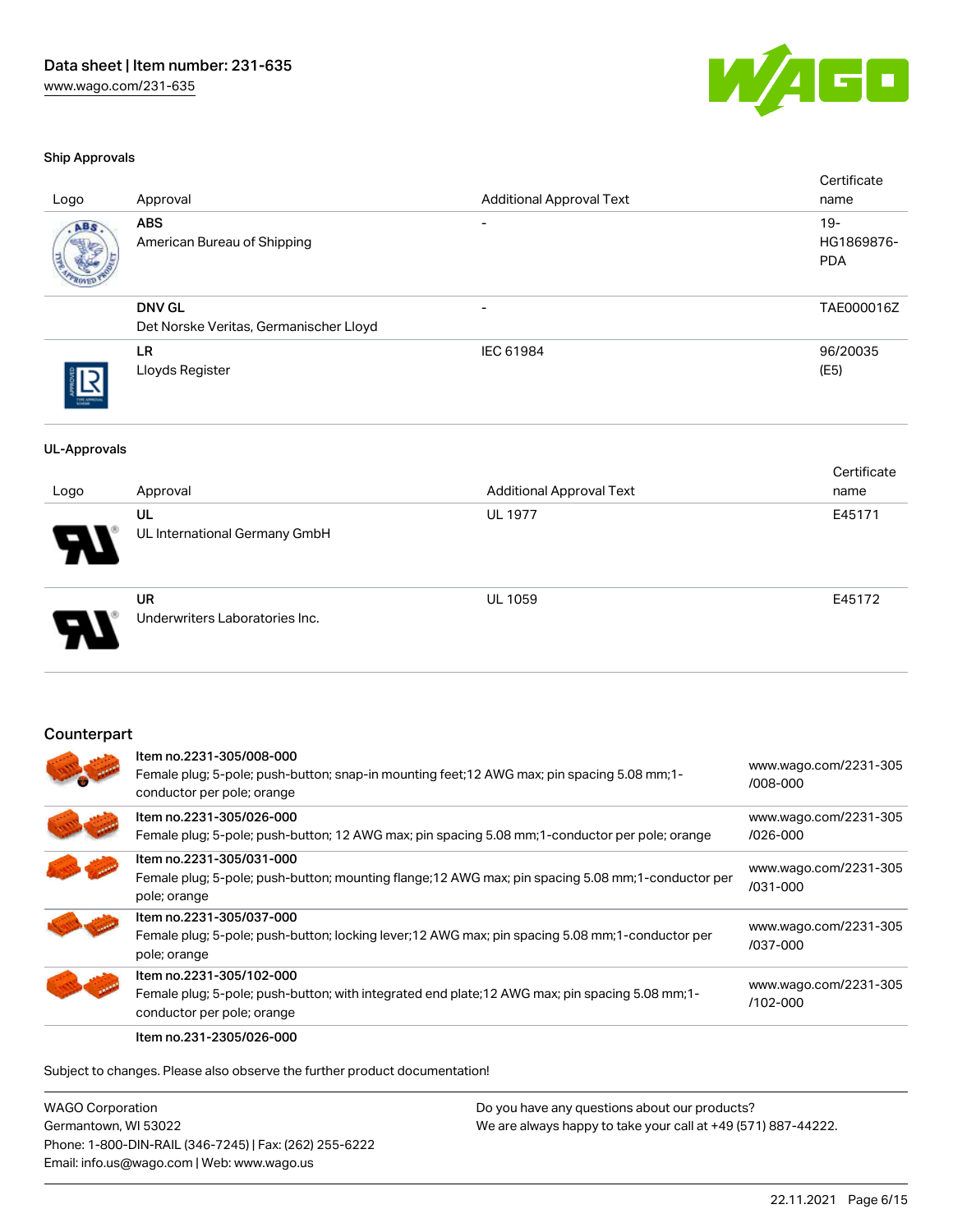[www.wago.com/231-635](http://www.wago.com/231-635)



| 2-conductor female connector; Push-in CAGE CLAMP®; 2.5 mm <sup>2</sup> ; Pin spacing 5.08 mm; 5-pole; with<br>integrated end plate; 2,50 mm <sup>2</sup> ; orange                          | www.wago.com/231-2305<br>/026-000 |
|--------------------------------------------------------------------------------------------------------------------------------------------------------------------------------------------|-----------------------------------|
| Item no.231-305/008-000<br>Female plug; 5-pole; snap-in mounting feet; 12 AWG max; pin spacing 5.08 mm; 1 conductor per pole;<br>orange                                                    | www.wago.com/231-305<br>/008-000  |
| Item no.231-305/026-000<br>Female plug; 5-pole; 12 AWG max; pin spacing 5.08 mm; 1 conductor per pole; orange                                                                              | www.wago.com/231-305<br>/026-000  |
| Item no.231-2305/037-000<br>2-conductor female connector; Push-in CAGE CLAMP®; 2.5 mm <sup>2</sup> ; Pin spacing 5.08 mm; 5-pole; Lateral<br>locking levers; 2,50 mm <sup>2</sup> ; orange | www.wago.com/231-2305<br>/037-000 |
| Item no.231-305/031-000<br>Female plug; 5-pole; mounting flange; 12 AWG max; pin spacing 5.08 mm; 1 conductor per pole; orange                                                             | www.wago.com/231-305<br>/031-000  |
| Item no.231-305/037-000<br>Female plug; 5-pole; locking lever; 12 AWG max; pin spacing 5.08 mm; 1 conductor per pole; orange                                                               | www.wago.com/231-305<br>/037-000  |
| Item no.232-165<br>THT female header; straight; Pin spacing 5.08 mm; 5-pole; 0.6 x 1.0 mm solder pin; orange                                                                               | www.wago.com/232-165              |
| Item no.231-305/102-000<br>Female plug; 5-pole; with integrated end plate; 12 AWG max; pin spacing 5.08 mm; 1 conductor per pole;<br>orange                                                | www.wago.com/231-305<br>/102-000  |
| Item no.232-165/031-000<br>THT female header; straight; Pin spacing 5.08 mm; 5-pole; clamping collar; 0.6 x 1.0 mm solder pin;<br>orange                                                   | www.wago.com/232-165<br>/031-000  |
| Item no.232-165/039-000<br>THT female header; straight; Pin spacing 5.08 mm; 5-pole; Locking lever; 0.6 x 1.0 mm solder pin; orange /039-000                                               | www.wago.com/232-165              |
| Item no.232-165/047-000<br>THT female header; straight; Pin spacing 5.08 mm; 5-pole; Spacer flange; 0.6 x 1.0 mm solder pin; orange /047-000                                               | www.wago.com/232-165              |
| Item no.232-265<br>THT female header; angled; Pin spacing 5.08 mm; 5-pole; 0.6 x 1.0 mm solder pin; orange                                                                                 | www.wago.com/232-265              |
| Item no.232-265/031-000<br>THT female header; angled; Pin spacing 5.08 mm; 5-pole; clamping collar; 0.6 x 1.0 mm solder pin; orange /031-000                                               | www.wago.com/232-265              |

Subject to changes. Please also observe the further product documentation!

WAGO Corporation Germantown, WI 53022 Phone: 1-800-DIN-RAIL (346-7245) | Fax: (262) 255-6222 Email: info.us@wago.com | Web: www.wago.us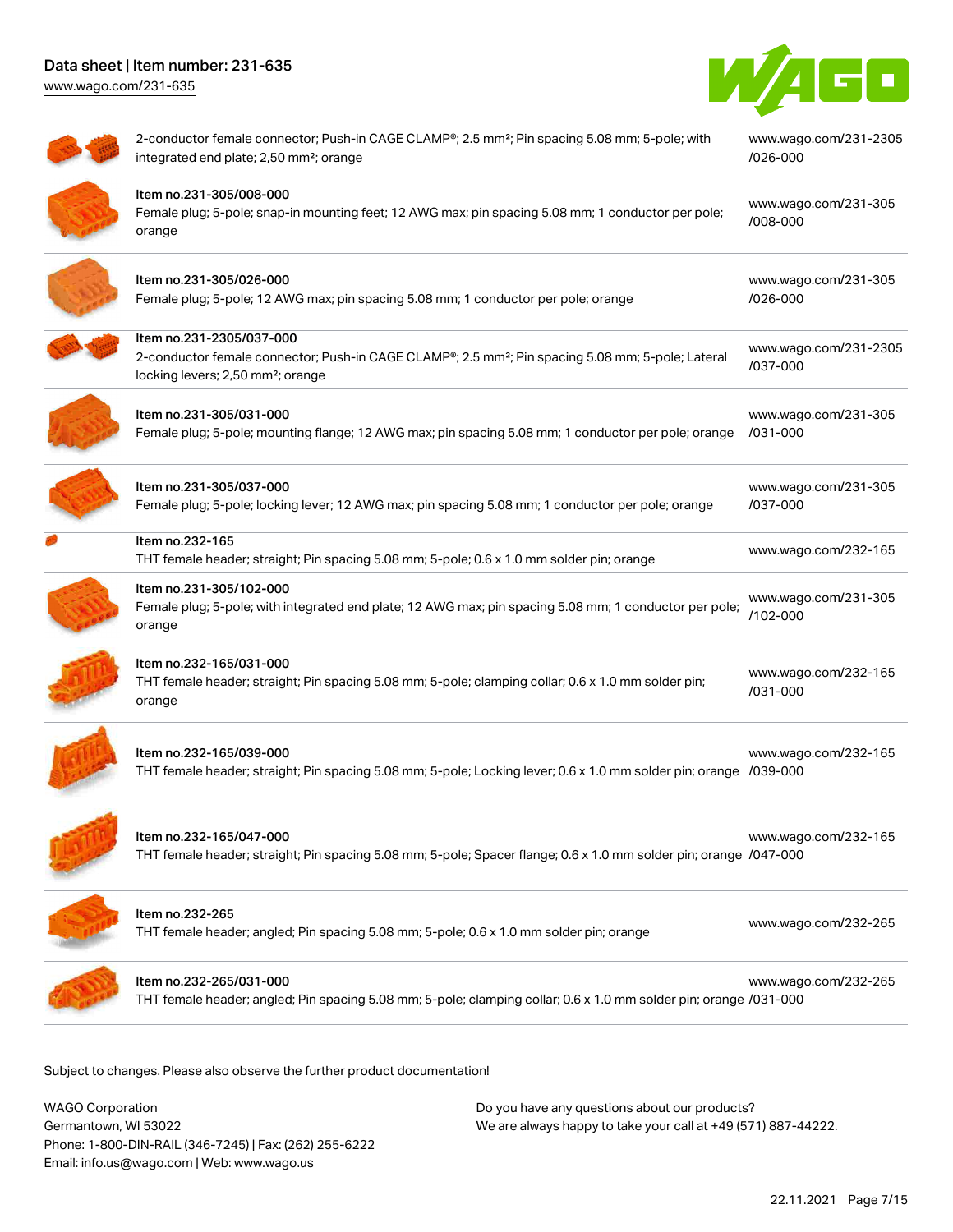[www.wago.com/231-635](http://www.wago.com/231-635)





#### Item no.232-265/039-000

THT female header; angled; Pin spacing 5.08 mm; 5-pole; Locking lever; 0.6 x 1.0 mm solder pin; orange [/039-000](https://www.wago.com/232-265/039-000)



### Item no.232-305/026-000

1-conductor female connector, angled; CAGE CLAMP®; 2.5 mm²; Pin spacing 5.08 mm; 5-pole; 2,50 mm²; orange

[www.wago.com/232-305](https://www.wago.com/232-305/026-000) [/026-000](https://www.wago.com/232-305/026-000)

[www.wago.com/232-265](https://www.wago.com/232-265/039-000)

### Optional accessories

## Insulations stops

Insulation stop



Item no.: 231-672 Insulation stop; 0.75 - 1 mm<sup>2</sup>; dark gray [www.wago.com/231-672](http://www.wago.com/231-672) www.wago.com/231-672



Item no.: 231-670

Insulation stop; 0.08-0.2 mm<sup>2</sup>/0.2 mm<sup>2</sup> "s"; white [www.wago.com/231-670](http://www.wago.com/231-670) www.wago.com/231-670



### Item no.: 231-671 Insulation stop; 0.25 - 0.5 mm²; light gray [www.wago.com/231-671](http://www.wago.com/231-671) www.wago.com/231-671

| Marking accessories |  |
|---------------------|--|
|                     |  |

| Marking strip |                                                                                                                                                                                                |                                  |
|---------------|------------------------------------------------------------------------------------------------------------------------------------------------------------------------------------------------|----------------------------------|
|               | Item no.: 210-331/508-103<br>Marking strips; as a DIN A4 sheet; MARKED; 1-12 (200x); Height of marker strip: 2.3 mm/0.091 in; Strip<br>length 182 mm; Horizontal marking; Self-adhesive; white | www.wago.com/210-331<br>/508-103 |
|               | Item no.: 210-331/508-104                                                                                                                                                                      | www.wago.com/210-331             |
|               | Marking strips; as a DIN A4 sheet; MARKED; 13-24 (200x); Height of marker strip: 2.3 mm/0.091 in; Strip<br>length 182 mm; Horizontal marking; Self-adhesive; white                             | /508-104                         |
|               | Item no.: 210-332/508-202                                                                                                                                                                      | www.wago.com/210-332             |
|               | Marking strips; as a DIN A4 sheet; MARKED; 1-16 (160x); Height of marker strip: 3 mm; Strip length 182<br>mm; Horizontal marking; Self-adhesive; white                                         | /508-202                         |
|               | Item no.: 210-332/508-204                                                                                                                                                                      |                                  |
|               | Marking strips; as a DIN A4 sheet; MARKED; 17-32 (160x); Height of marker strip: 3 mm; Strip length                                                                                            | www.wago.com/210-332<br>/508-204 |
|               | 182 mm; Horizontal marking; Self-adhesive; white                                                                                                                                               |                                  |
|               | Item no.: 210-332/508-206                                                                                                                                                                      |                                  |
|               | Marking strips; as a DIN A4 sheet; MARKED; 33-48 (160x); Height of marker strip: 3 mm; Strip length                                                                                            | www.wago.com/210-332<br>/508-206 |
|               | 182 mm; Horizontal marking; Self-adhesive; white                                                                                                                                               |                                  |
|               | Item no.: 210-332/508-205                                                                                                                                                                      |                                  |
|               | Marking strips; as a DIN A4 sheet; MARKED; 1-32 (80x); Height of marker strip: 3 mm; Strip length 182                                                                                          |                                  |

Subject to changes. Please also observe the further product documentation!

WAGO Corporation Germantown, WI 53022 Phone: 1-800-DIN-RAIL (346-7245) | Fax: (262) 255-6222 Email: info.us@wago.com | Web: www.wago.us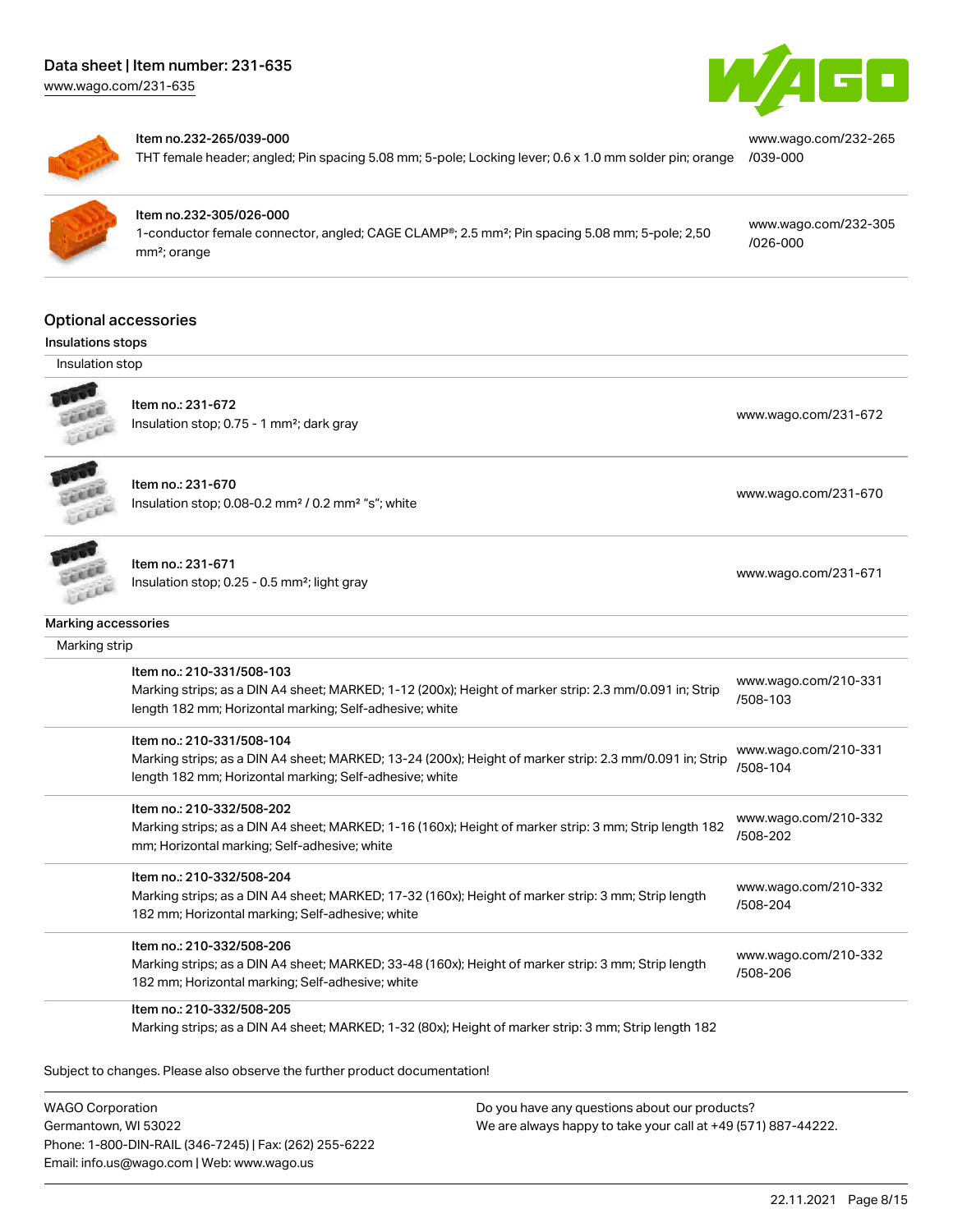mm; Horizontal marking; Self-adhesive; white



[www.wago.com/210-332](http://www.wago.com/210-332/508-205) [/508-205](http://www.wago.com/210-332/508-205)

| Tools          |                                                                                                                  |                      |
|----------------|------------------------------------------------------------------------------------------------------------------|----------------------|
| Operating tool |                                                                                                                  |                      |
|                | Item no.: 209-130<br>Operating tool; suitable for 264, 280 and 281 Series; 1-way; of insulating material; white  | www.wago.com/209-130 |
|                | Item no.: 209-132<br>Operating tool; for connecting comb-style jumper bar; 2-way; of insulating material         | www.wago.com/209-132 |
|                | Item no.: 210-657<br>Operating tool; Blade: 3.5 x 0.5 mm; with a partially insulated shaft; short; multicoloured | www.wago.com/210-657 |
|                | Item no.: 210-720<br>Operating tool; Blade: 3.5 x 0.5 mm; with a partially insulated shaft; multicoloured        | www.wago.com/210-720 |
|                | Item no.: 231-131<br>Operating tool; made of insulating material; 1-way; loose; white                            | www.wago.com/231-131 |
|                | Item no.: 231-291<br>Operating tool; made of insulating material; 1-way; loose; red                              | www.wago.com/231-291 |
|                | Item no.: 280-432<br>Operating tool; made of insulating material; 2-way; white                                   | www.wago.com/280-432 |
|                | Item no.: 280-434<br>Operating tool; made of insulating material; 4-way                                          | www.wago.com/280-434 |
|                | Item no.: 280-437<br>Operating tool; made of insulating material; 7-way                                          | www.wago.com/280-437 |
|                | Item no.: 280-440<br>Operating tool; made of insulating material; 10-way                                         | www.wago.com/280-440 |
|                | ltem no.: 280-435<br>Operating tool; made of insulating material; 5-way; gray                                    | www.wago.com/280-435 |
|                | Item no.: 280-436<br>Operating tool; made of insulating material; 6-way                                          | www.wago.com/280-436 |
|                | Item no.: 280-438<br>Operating tool; made of insulating material; 8-way                                          | www.wago.com/280-438 |
|                | Item no.: 280-433<br>Operating tool; made of insulating material; 3-way                                          | www.wago.com/280-433 |
| Coding         |                                                                                                                  |                      |
| Coding         |                                                                                                                  |                      |
|                | Subject to changes. Please also observe the further product documentation!                                       |                      |

WAGO Corporation Germantown, WI 53022 Phone: 1-800-DIN-RAIL (346-7245) | Fax: (262) 255-6222 Email: info.us@wago.com | Web: www.wago.us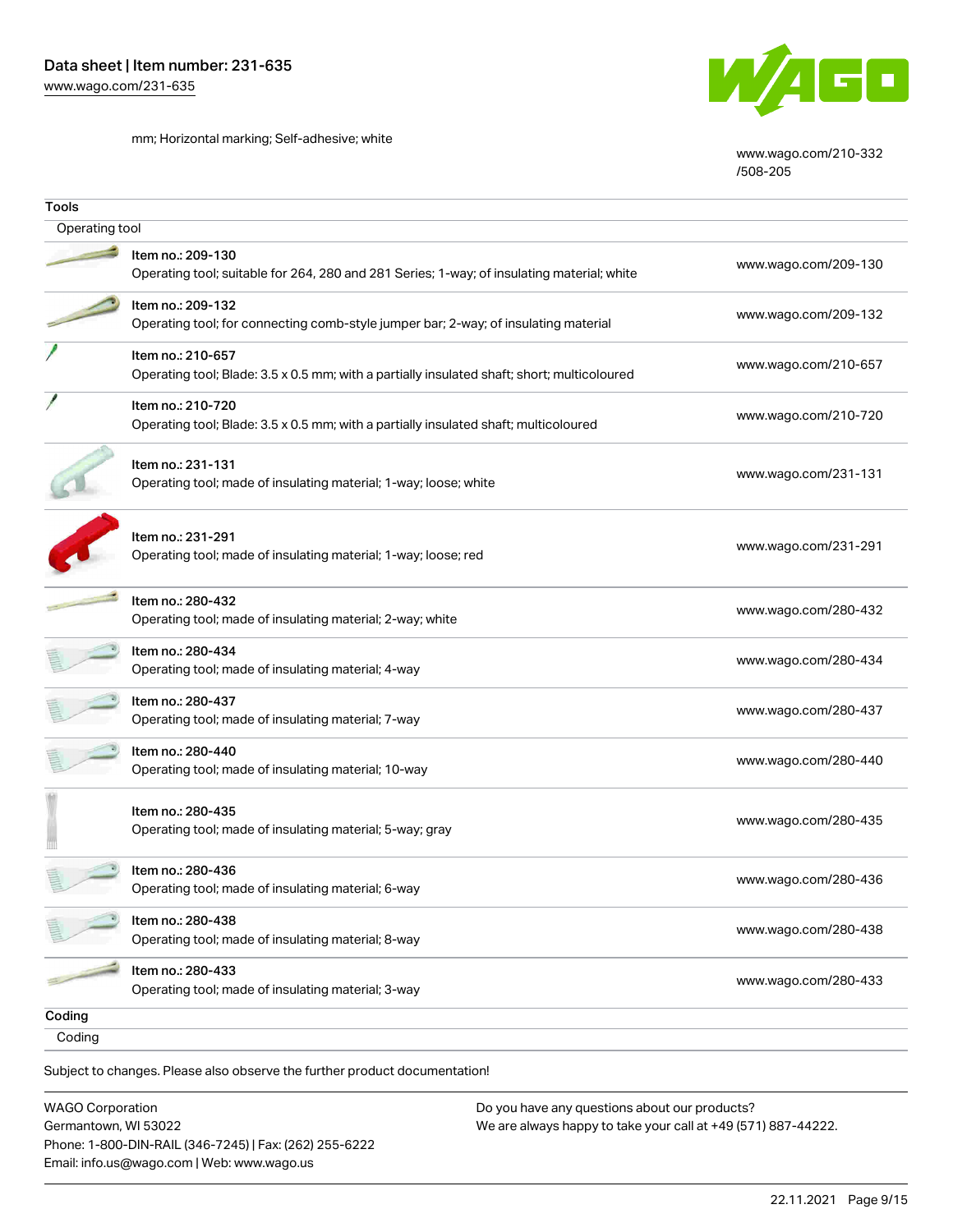[www.wago.com/231-635](http://www.wago.com/231-635)



Coding key; snap-on type; light gray [www.wago.com/231-129](http://www.wago.com/231-129)



| Ferrules |                                                                                                                                                                                    |                      |
|----------|------------------------------------------------------------------------------------------------------------------------------------------------------------------------------------|----------------------|
| Ferrule  |                                                                                                                                                                                    |                      |
|          | Item no.: 216-101<br>Ferrule; Sleeve for 0.5 mm <sup>2</sup> / AWG 22; uninsulated; electro-tin plated; silver-colored                                                             | www.wago.com/216-101 |
|          | Item no.: 216-104<br>Ferrule; Sleeve for 1.5 mm <sup>2</sup> / AWG 16; uninsulated; electro-tin plated; silver-colored                                                             | www.wago.com/216-104 |
| I        | Item no.: 216-106<br>Ferrule; Sleeve for 2.5 mm <sup>2</sup> / AWG 14; uninsulated; electro-tin plated; silver-colored                                                             | www.wago.com/216-106 |
|          | Item no.: 216-102<br>Ferrule; Sleeve for 0.75 mm <sup>2</sup> / AWG 20; uninsulated; electro-tin plated; silver-colored                                                            | www.wago.com/216-102 |
|          | Item no.: 216-103<br>Ferrule; Sleeve for 1 mm <sup>2</sup> / AWG 18; uninsulated; electro-tin plated                                                                               | www.wago.com/216-103 |
|          | Item no.: 216-123<br>Ferrule; Sleeve for 1 mm <sup>2</sup> / AWG 18; uninsulated; electro-tin plated; silver-colored                                                               | www.wago.com/216-123 |
|          | Item no.: 216-122<br>Ferrule; Sleeve for 0.75 mm <sup>2</sup> / AWG 20; uninsulated; electro-tin plated; silver-colored                                                            | www.wago.com/216-122 |
| F.       | Item no.: 216-124<br>Ferrule; Sleeve for 1.5 mm <sup>2</sup> / AWG 16; uninsulated; electro-tin plated                                                                             | www.wago.com/216-124 |
|          | Item no.: 216-142<br>Ferrule; Sleeve for 0.75 mm <sup>2</sup> / 18 AWG; uninsulated; electro-tin plated; electrolytic copper; gastight<br>crimped; acc. to DIN 46228, Part 1/08.92 | www.wago.com/216-142 |
|          | Item no.: 216-132<br>Ferrule; Sleeve for 0.34 mm <sup>2</sup> / AWG 24; uninsulated; electro-tin plated                                                                            | www.wago.com/216-132 |
| ī.       | Item no.: 216-121<br>Ferrule; Sleeve for 0.5 mm <sup>2</sup> / AWG 22; uninsulated; electro-tin plated; silver-colored                                                             | www.wago.com/216-121 |
|          | Item no.: 216-143<br>Ferrule; Sleeve for 1 mm <sup>2</sup> / AWG 18; uninsulated; electro-tin plated; electrolytic copper; gastight<br>crimped; acc. to DIN 46228, Part 1/08.92    | www.wago.com/216-143 |
|          | Item no.: 216-131<br>Ferrule; Sleeve for 0.25 mm <sup>2</sup> / AWG 24; uninsulated; electro-tin plated; silver-colored                                                            | www.wago.com/216-131 |
|          | Item no.: 216-141<br>Ferrule; Sleeve for 0.5 mm <sup>2</sup> / 20 AWG; uninsulated; electro-tin plated; electrolytic copper; gastight<br>crimped; acc. to DIN 46228, Part 1/08.92  | www.wago.com/216-141 |
|          | Item no.: 216-152<br>Ferrule; Sleeve for 0.34 mm <sup>2</sup> / AWG 24; uninsulated; electro-tin plated                                                                            | www.wago.com/216-152 |
|          | Item no.: 216-203<br>Ferrule; Sleeve for 1 mm <sup>2</sup> / AWG 18; insulated; electro-tin plated; red                                                                            | www.wago.com/216-203 |
|          |                                                                                                                                                                                    |                      |

Subject to changes. Please also observe the further product documentation!

WAGO Corporation Germantown, WI 53022 Phone: 1-800-DIN-RAIL (346-7245) | Fax: (262) 255-6222 Email: info.us@wago.com | Web: www.wago.us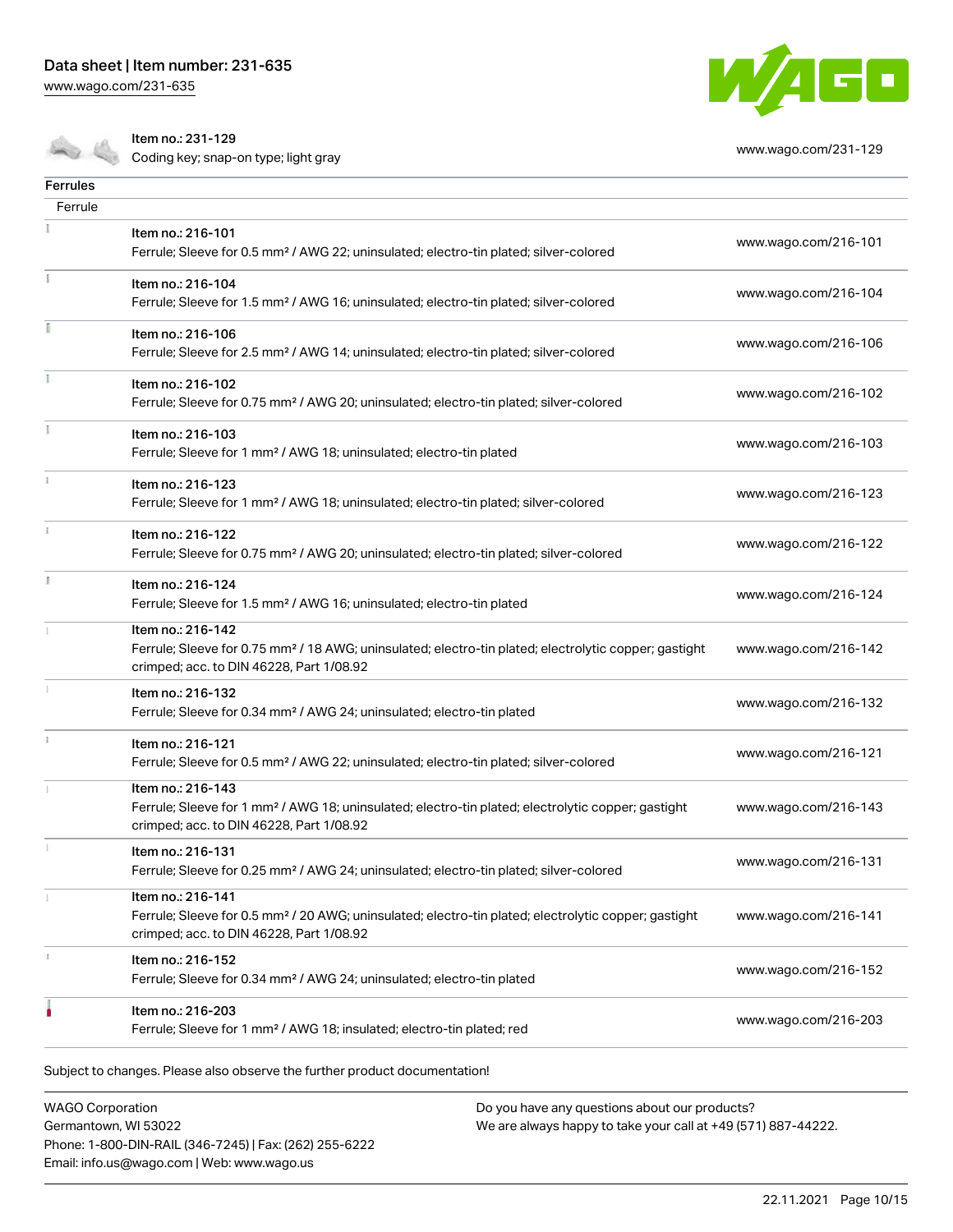[www.wago.com/231-635](http://www.wago.com/231-635)



|   | Item no.: 216-202<br>Ferrule; Sleeve for 0.75 mm <sup>2</sup> / 18 AWG; insulated; electro-tin plated; gray                                                                                             | www.wago.com/216-202 |
|---|---------------------------------------------------------------------------------------------------------------------------------------------------------------------------------------------------------|----------------------|
|   | Item no.: 216-151<br>Ferrule; Sleeve for 0.25 mm <sup>2</sup> / AWG 24; uninsulated; electro-tin plated                                                                                                 | www.wago.com/216-151 |
| ۸ | Item no.: 216-204<br>Ferrule; Sleeve for 1.5 mm <sup>2</sup> / AWG 16; insulated; electro-tin plated; black                                                                                             | www.wago.com/216-204 |
|   | Item no.: 216-144<br>Ferrule; Sleeve for 1.5 mm <sup>2</sup> / AWG 16; uninsulated; electro-tin plated; electrolytic copper; gastight<br>crimped; acc. to DIN 46228, Part 1/08.92; silver-colored       | www.wago.com/216-144 |
|   | Item no.: 216-201<br>Ferrule; Sleeve for 0.5 mm <sup>2</sup> / 20 AWG; insulated; electro-tin plated; white                                                                                             | www.wago.com/216-201 |
|   | Item no.: 216-223<br>Ferrule; Sleeve for 1 mm <sup>2</sup> / AWG 18; insulated; electro-tin plated; red                                                                                                 | www.wago.com/216-223 |
|   | Item no.: 216-241<br>Ferrule; Sleeve for 0.5 mm <sup>2</sup> / 20 AWG; insulated; electro-tin plated; electrolytic copper; gastight<br>crimped; acc. to DIN 46228, Part 4/09.90; white                  | www.wago.com/216-241 |
|   | Item no.: 216-242<br>Ferrule; Sleeve for 0.75 mm <sup>2</sup> / 18 AWG; insulated; electro-tin plated; electrolytic copper; gastight<br>crimped; acc. to DIN 46228, Part 4/09.90; gray                  | www.wago.com/216-242 |
|   | Item no.: 216-222<br>Ferrule; Sleeve for 0.75 mm <sup>2</sup> / 18 AWG; insulated; electro-tin plated; gray                                                                                             | www.wago.com/216-222 |
|   | Item no.: 216-221<br>Ferrule; Sleeve for 0.5 mm <sup>2</sup> / 20 AWG; insulated; electro-tin plated; white                                                                                             | www.wago.com/216-221 |
|   | Item no.: 216-224<br>Ferrule; Sleeve for 1.5 mm <sup>2</sup> / AWG 16; insulated; electro-tin plated; black                                                                                             | www.wago.com/216-224 |
|   | Item no.: 216-243<br>Ferrule; Sleeve for 1 mm <sup>2</sup> / AWG 18; insulated; electro-tin plated; electrolytic copper; gastight crimped; www.wago.com/216-243<br>acc. to DIN 46228, Part 4/09.90; red |                      |
| Â | Item no.: 216-244<br>Ferrule; Sleeve for 1.5 mm <sup>2</sup> / AWG 16; insulated; electro-tin plated; electrolytic copper; gastight<br>crimped; acc. to DIN 46228, Part 4/09.90; black                  | www.wago.com/216-244 |
|   | Item no.: 216-263<br>Ferrule; Sleeve for 1 mm <sup>2</sup> / AWG 18; insulated; electro-tin plated; electrolytic copper; gastight crimped; www.wago.com/216-263<br>acc. to DIN 46228, Part 4/09.90; red |                      |
| À | Item no.: 216-264<br>Ferrule; Sleeve for 1.5 mm <sup>2</sup> / AWG 16; insulated; electro-tin plated; electrolytic copper; gastight<br>crimped; acc. to DIN 46228, Part 4/09.90; black                  | www.wago.com/216-264 |
| 1 | Item no.: 216-284<br>Ferrule; Sleeve for 1.5 mm <sup>2</sup> / AWG 16; insulated; electro-tin plated; electrolytic copper; gastight<br>crimped; acc. to DIN 46228, Part 4/09.90; black                  | www.wago.com/216-284 |
|   | Item no.: 216-262<br>Ferrule; Sleeve for 0.75 mm <sup>2</sup> / 18 AWG; insulated; electro-tin plated; electrolytic copper; gastight<br>crimped; acc. to DIN 46228, Part 4/09.90; gray                  | www.wago.com/216-262 |
|   | Subject to changes. Please also observe the further product documentation!                                                                                                                              |                      |

WAGO Corporation Germantown, WI 53022 Phone: 1-800-DIN-RAIL (346-7245) | Fax: (262) 255-6222 Email: info.us@wago.com | Web: www.wago.us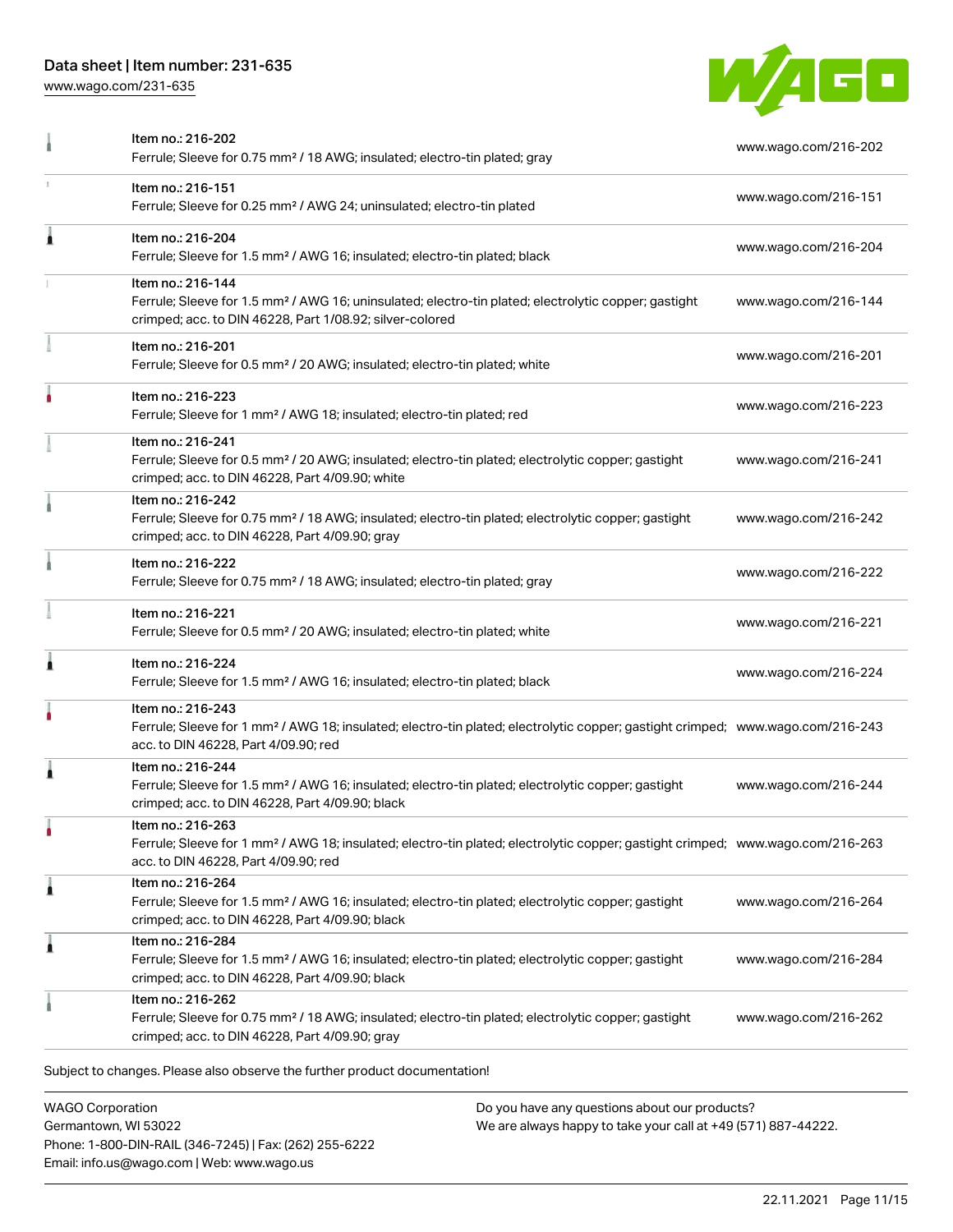[www.wago.com/231-635](http://www.wago.com/231-635)



|                                          | Item no.: 216-301<br>Ferrule; Sleeve for 0.25 mm <sup>2</sup> / AWG 24; insulated; electro-tin plated; yellow          | www.wago.com/216-301 |
|------------------------------------------|------------------------------------------------------------------------------------------------------------------------|----------------------|
|                                          | Item no.: 216-321<br>Ferrule; Sleeve for 0.25 mm <sup>2</sup> / AWG 24; insulated; electro-tin plated; yellow          | www.wago.com/216-321 |
| ł                                        | Item no.: 216-322<br>Ferrule; Sleeve for 0.34 mm <sup>2</sup> / 22 AWG; insulated; electro-tin plated; green           | www.wago.com/216-322 |
|                                          | Item no.: 216-302<br>Ferrule; Sleeve for 0.34 mm <sup>2</sup> / 22 AWG; insulated; electro-tin plated; light turquoise | www.wago.com/216-302 |
| Cover                                    |                                                                                                                        |                      |
| Cover                                    |                                                                                                                        |                      |
|                                          | Item no.: 231-669<br>Lockout caps; for covering unused clamping units; orange                                          | www.wago.com/231-669 |
| Jumpers                                  |                                                                                                                        |                      |
| Jumper                                   |                                                                                                                        |                      |
|                                          | Item no.: 231-905<br>Jumper; for conductor entry; 5-way; insulated; gray                                               | www.wago.com/231-905 |
|                                          | Item no.: 231-903<br>Jumper; for conductor entry; 3-way; insulated; gray                                               | www.wago.com/231-903 |
|                                          | Item no.: 231-907<br>Jumper; for conductor entry; 7-way; insulated; gray                                               | www.wago.com/231-907 |
|                                          | Item no.: 231-910<br>Jumper; for conductor entry; 10-way; insulated; gray                                              | www.wago.com/231-910 |
|                                          | Item no.: 231-902<br>Jumper; for conductor entry; 2-way; insulated; gray                                               | www.wago.com/231-902 |
| <b>Strain relief</b>                     |                                                                                                                        |                      |
| Strain relief housing                    |                                                                                                                        |                      |
|                                          | Item no.: 232-635<br>Strain relief housing; orange                                                                     | www.wago.com/232-635 |
| <b>Downloads</b><br><b>Documentation</b> |                                                                                                                        |                      |

| <b>Additional Information</b> |            |               |          |
|-------------------------------|------------|---------------|----------|
| Technical explanations        | 2019 Apr 3 | pdf<br>2.0 MB | Download |

# CAD files

| <b>WAGO Corporation</b>                                | Do you have any questions about our products?                 |
|--------------------------------------------------------|---------------------------------------------------------------|
| Germantown. WI 53022                                   | We are always happy to take your call at +49 (571) 887-44222. |
| Phone: 1-800-DIN-RAIL (346-7245)   Fax: (262) 255-6222 |                                                               |
| Email: info.us@wago.com   Web: www.wago.us             |                                                               |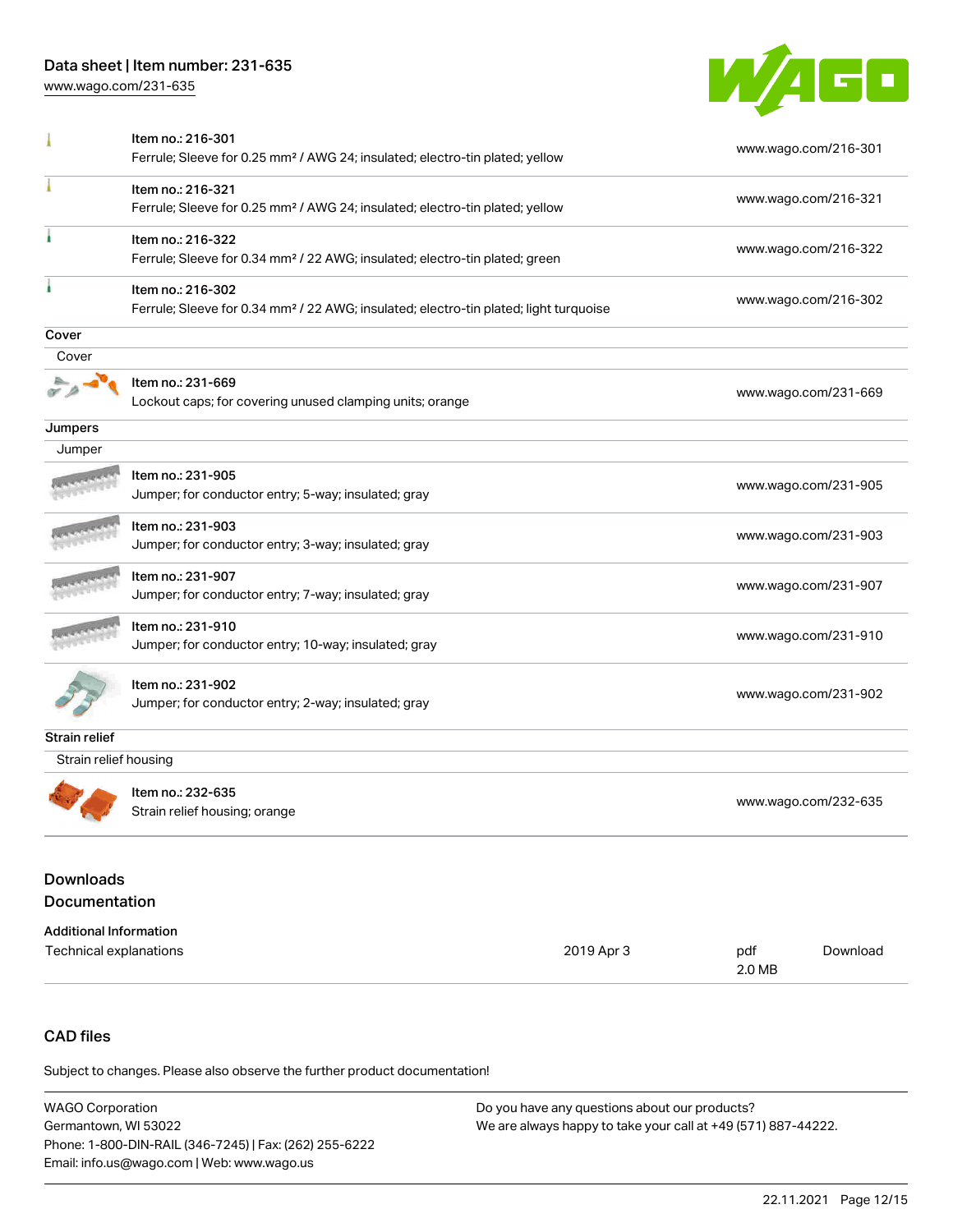[www.wago.com/231-635](http://www.wago.com/231-635)



### CAD data

| 2D/3D Models 231-635      | URL        | Download |
|---------------------------|------------|----------|
| CAE data                  |            |          |
| EPLAN Data Portal 231-635 | URL        | Download |
| ZUKEN Portal 231-635      | <b>URL</b> | Download |
|                           |            |          |

## Environmental Product Compliance

#### Compliance Search

| Environmental Product Compliance 231-635                                                                 | URL | Download |
|----------------------------------------------------------------------------------------------------------|-----|----------|
| 1-conductor male connector; CAGE CLAMP <sup>®</sup> ; 2.5 mm <sup>2</sup> ; Pin spacing 5.08 mm; 5-pole; |     |          |
| $2,50$ mm <sup>2</sup> ; orange                                                                          |     |          |

## Installation Notes



Inserting a conductor via 3.5 mm screwdriver – CAGE CLAMP® actuation parallel to conductor entry.



Inserting a conductor via 3.5 mm screwdriver – CAGE CLAMP® actuation perpendicular to conductor entry.



Inserting a conductor into CAGE CLAMP® unit via operating lever (231-291).

Subject to changes. Please also observe the further product documentation!

WAGO Corporation Germantown, WI 53022 Phone: 1-800-DIN-RAIL (346-7245) | Fax: (262) 255-6222 Email: info.us@wago.com | Web: www.wago.us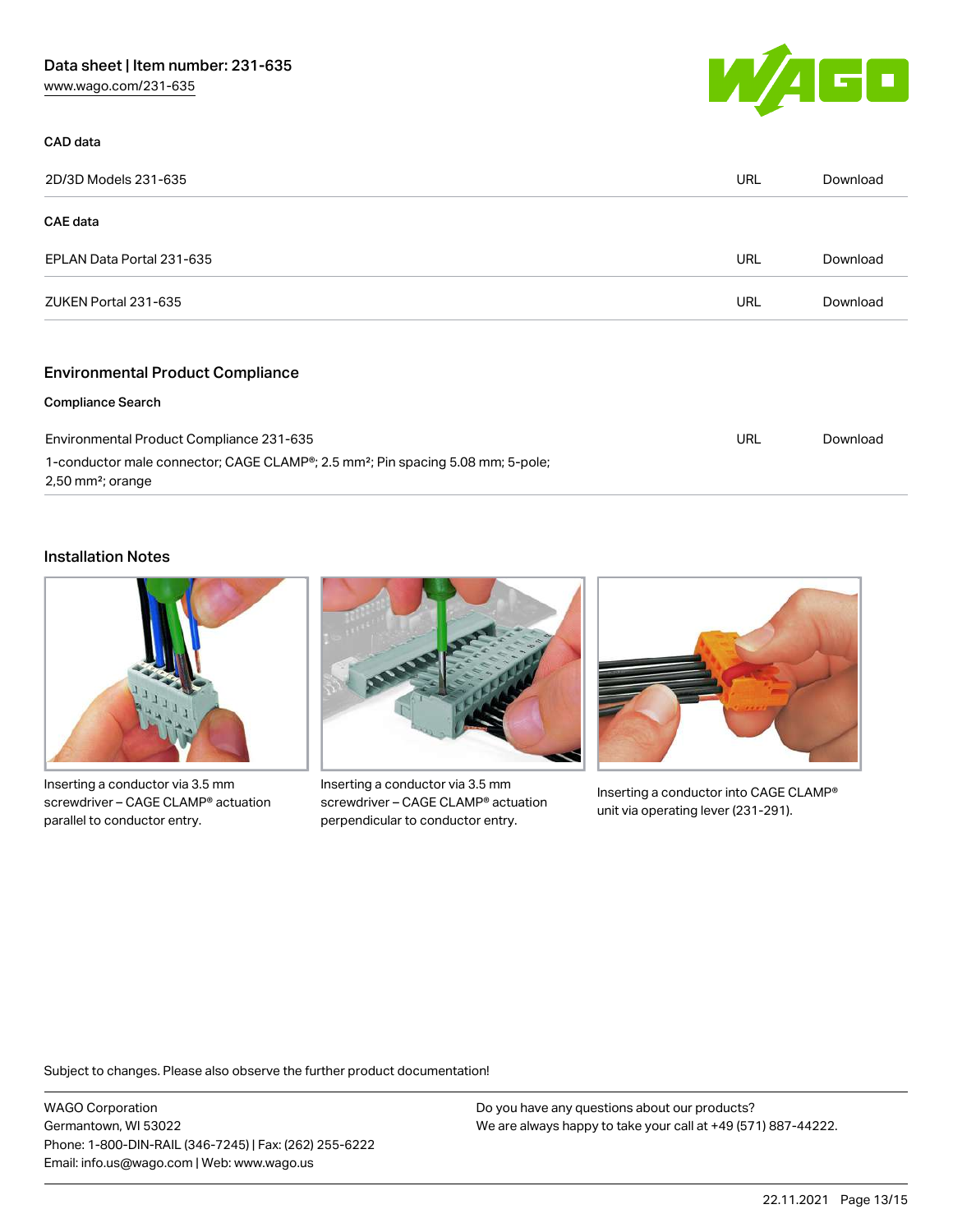[www.wago.com/231-635](http://www.wago.com/231-635)





Inserting a conductor via operating tool.

Coding



Coding a male header – fitting coding key(s).



Testing – female connector with CAGE CLAMP®

Integrated test ports for testing perpendicular to conductor entry via 2 or 2.3 mm Ø test plug

### Installation

Subject to changes. Please also observe the further product documentation!

WAGO Corporation Germantown, WI 53022 Phone: 1-800-DIN-RAIL (346-7245) | Fax: (262) 255-6222 Email: info.us@wago.com | Web: www.wago.us